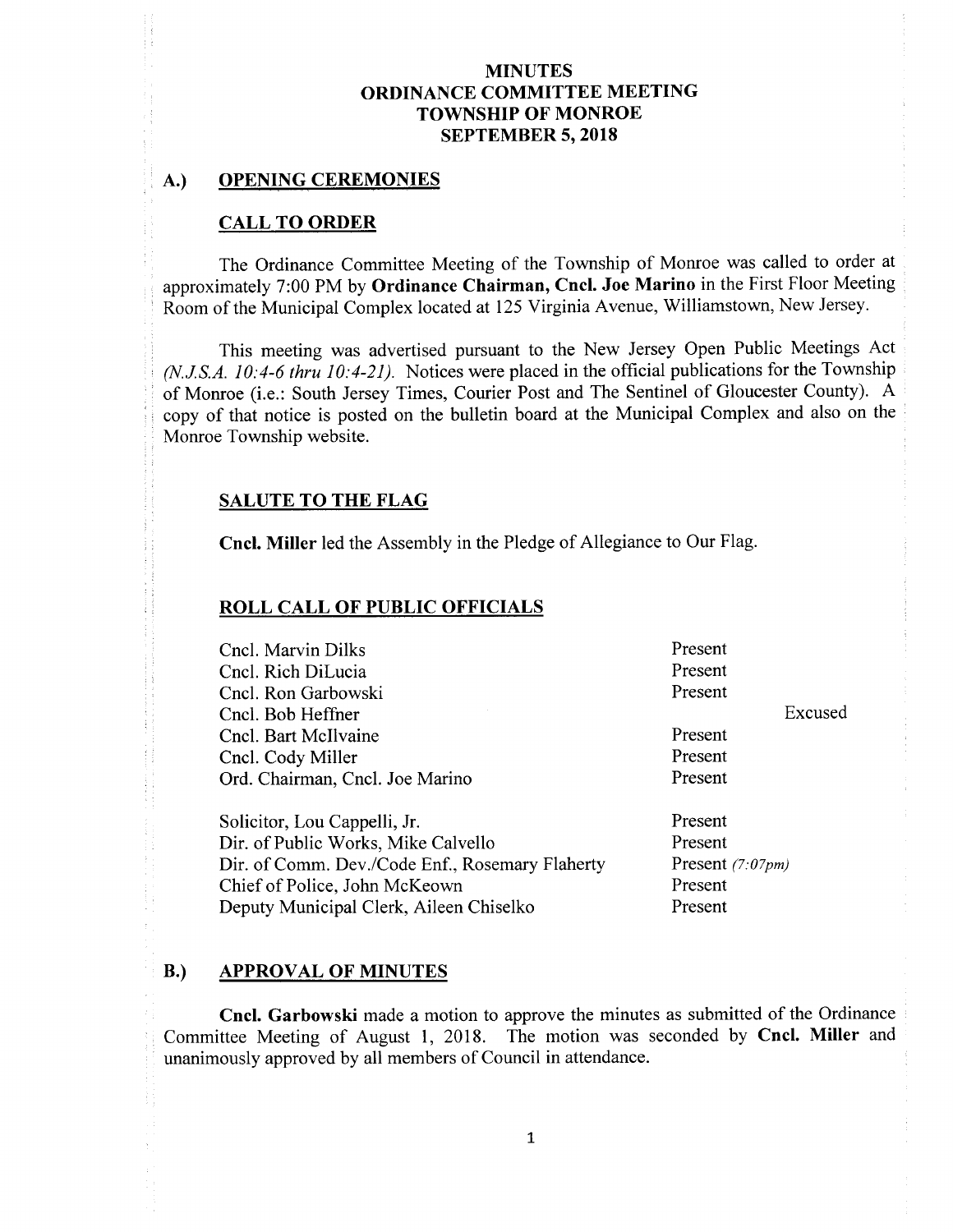## C.) PUBLIC PORTION

Cncl. Miller made <sup>a</sup> motion to open the Public Portion. The motion was seconded by Cncl. Garbowski and unanimously approved by all members of Council in attendance.

Dan Kozak— 1907 Winslow Road addressed Council about tot lots, stating the Knights of Columbus is willing to appropriate money towards one of the tot lots. Mr. Kozak spoke with Dir. of Public Works, Mike Calvello and he suggested the tot lot in Green Meadows would be the best location lot for the Knights to get involved with. The Knights would not be up keeping the maintenance, however, they will be giving money towards upgrading of the equipment and possibly adding some equipment. The members of Council in attendance did not oppose to the idea and agreed with allowing the Knights to help fund the tot lot in Green Meadows. Cncl. Marino suggested having a sign made to place on the tot lot, which would acknowledge the donation of the Knights of Columbus. Mr. Kozak asked if this tot lot had <sup>a</sup> name. He suggested maybe naming it and dedicating it to the Knights.

With no one else wishing to speak, Cncl. Pres. DiLucia made a motion to close the Public Portion. The motion was seconded by Cncl. Miller and unanimously approved by all members of Council in attendance.

#### D.) ORDINANCES FOR REVIEW

# Chapter 4-13 "Administrative Code" – Article II Council - Establishment of Agenda

Solicitor Cappelli mentioned this change was only an update to the Ordinance as a result of <sup>a</sup> discussion previously made about the distribution of agendas and meeting packets for the Planning Board. This update is only for the email distribution of Council Meeting agendas and packets for Council.

## Chapter 175-35 "Land Management" - Article VII Planning Board and Board of Adjustment - Meetings

Solicitor Cappelli said this update is only for the email distribution of Planning Board Meeting agendas and packets for the Planning Board and Board of Adjustment.

#### Chapter 74 "Fees"

Solicitor Cappelli noted these were various fees needing update by multiple departments. Cncl. Miller asked if these fees were comparable to other municipalities of our size, to which Mr. Cappelli said they are. Cncl. Marino addressed the food vendor fee for the Music Festival, which is 20% of net profits. He believes it would be better to charge as other townships do, which is a flat fee of \$200 or \$250. We can see the revenue coming in and if an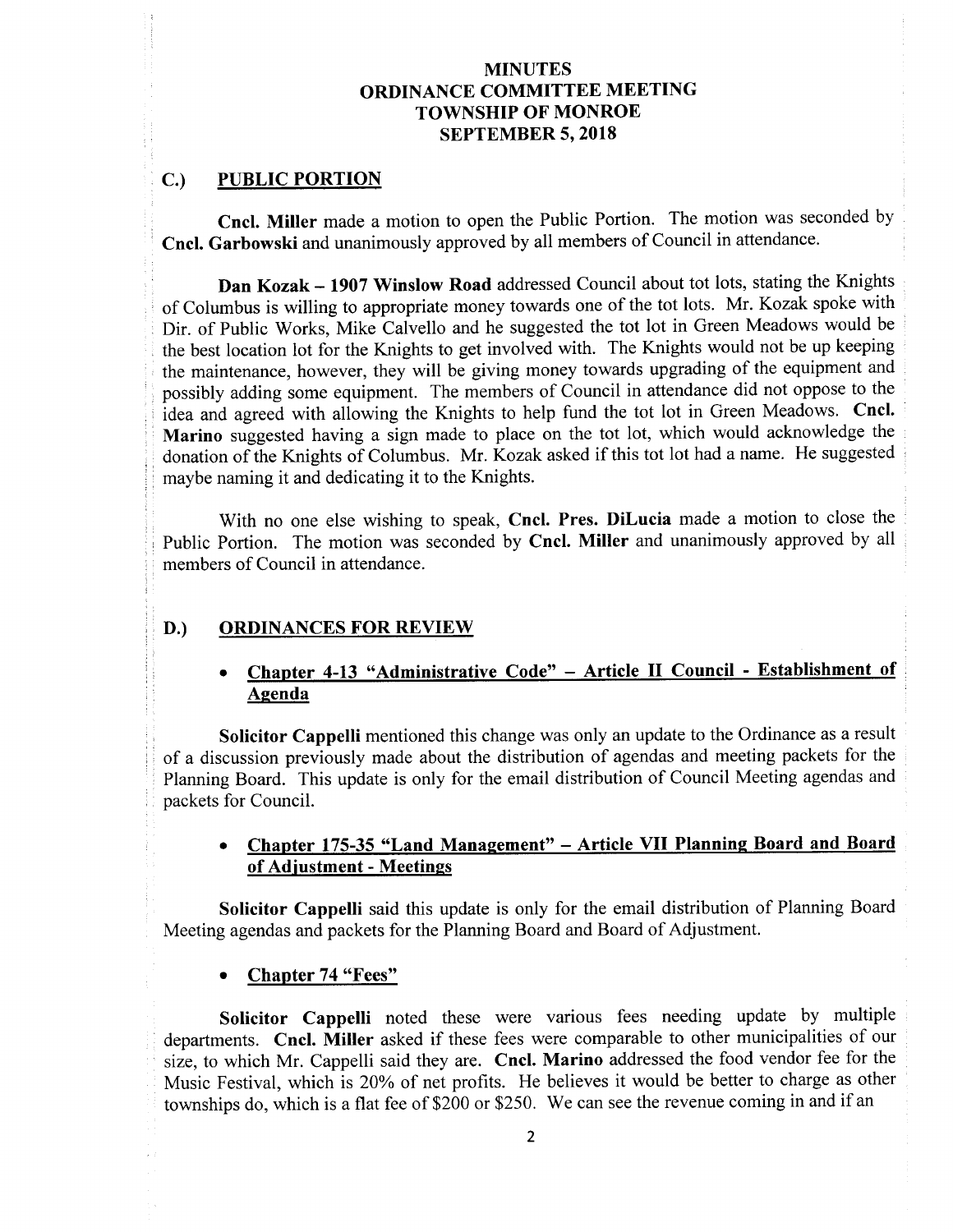#### D.) ORDINANCES FOR REVIEW (cont'd)

event is canceled due to inclement weather, Parks & Recreation can track the money coming in before the event is held and they do not have to rely on the vendor on tallying the amount correctly. Cncl. Marino said he does not think the fees for the various township-sponsored events are consistent; there are different pricing structures. Cncl. Pres. DiLucia agreed with charging <sup>a</sup> flat fee, instead of <sup>a</sup> percentage, to which Cncl. Miller also agreed and said it would be fairer charging <sup>a</sup> flat fee for the food vendors. The beer and wine garden for the Music Festival was mentioned; these fees and bid check with the submittal of an RFP package and 20% of profits. Cncl. Pres. DiLucia feels the vendor table charges should be charged according to the type of event and the number of people it attracts, such as the Music Festival vs. the Main Street Arts Festival; the Music Festival draws a larger crowd than the Main Street Arts Festival, so there would be more potential for revenue for the vendors for the Township to charge more for. He thinks it has to be geared towards what the potential is in terms of turn-out. Cncl. Marino does not think the charges can be according to the event. He feels that a \$200 flat fee is a good middle-ground amount. Cncl. Miller suggested the Township determine how many food vendors are permitted at each even to keep from cutting too much into a vendor's profits. Cncl. Marino would like to speak with Dir. of Parks & Recreation, Jim Bonder, and get the input of the Parks Recreation Commission. He thought this flat fee would make it easier for them to instead of worrying about calculating the amount due to the Township at the end of the event. Cncl. Mcllvaine agrees and would like Cncl. Marino to find out from Mr. Bonder what they have been given in the past to see if\$200 is close to what they have been given from each vendor, so it may not be a big deal to set a flat rate of \$200, or maybe come up with an average they have been getting from food vendors. Cncl. Marino polled the members of Council in attendance and all were in favor of moving the Ordinance forward for First Reading at the Regular Council Meeting of September 10, 2018.

# Chapter 230 "Peddling and Soliciting"

Solicitor Cappelli explained this Draft Ordinance was prepared so that it would be acceptable to all the groups, in particular one group, who had questions and concerns about our current Ordinance. Cncl. Pres. DiLucia asked what the suggested changes were that they thought would be enough to satisfy their concerns. Mr. Cappelli said he explained to them how we operate and how this is implemented and he thinks once they had a better understanding of what we are doing, they had fewer concerns. He has no problem moving this Ordinance forward on the presumption that we are going to be okay. Cncl. Pres. DiLucia stated just as long as the record indicates we are doing it with the belief that we have satisfied their concerns. Dir. of Comm. Dev./Code Enf., Rosemary Flaherty expressed her concern with the yearly license fee of \$600 and the badge fee of \$50, a total of \$650 for each employee at a business. She feels it financially hurts people who are obtaining the license and is unfair, even for the one- day license fee of \$100. She said if it is a township-sponsored event, we allow them to pay \$40 for a double space or the 20% net profit fee. She thinks we need to separate these in the Peddling and Soliciting Ordinance for the food trucks, because this will help to keep the flow of traffic on the Downtown Main Street with local businesses who have a store- front in another part of town, but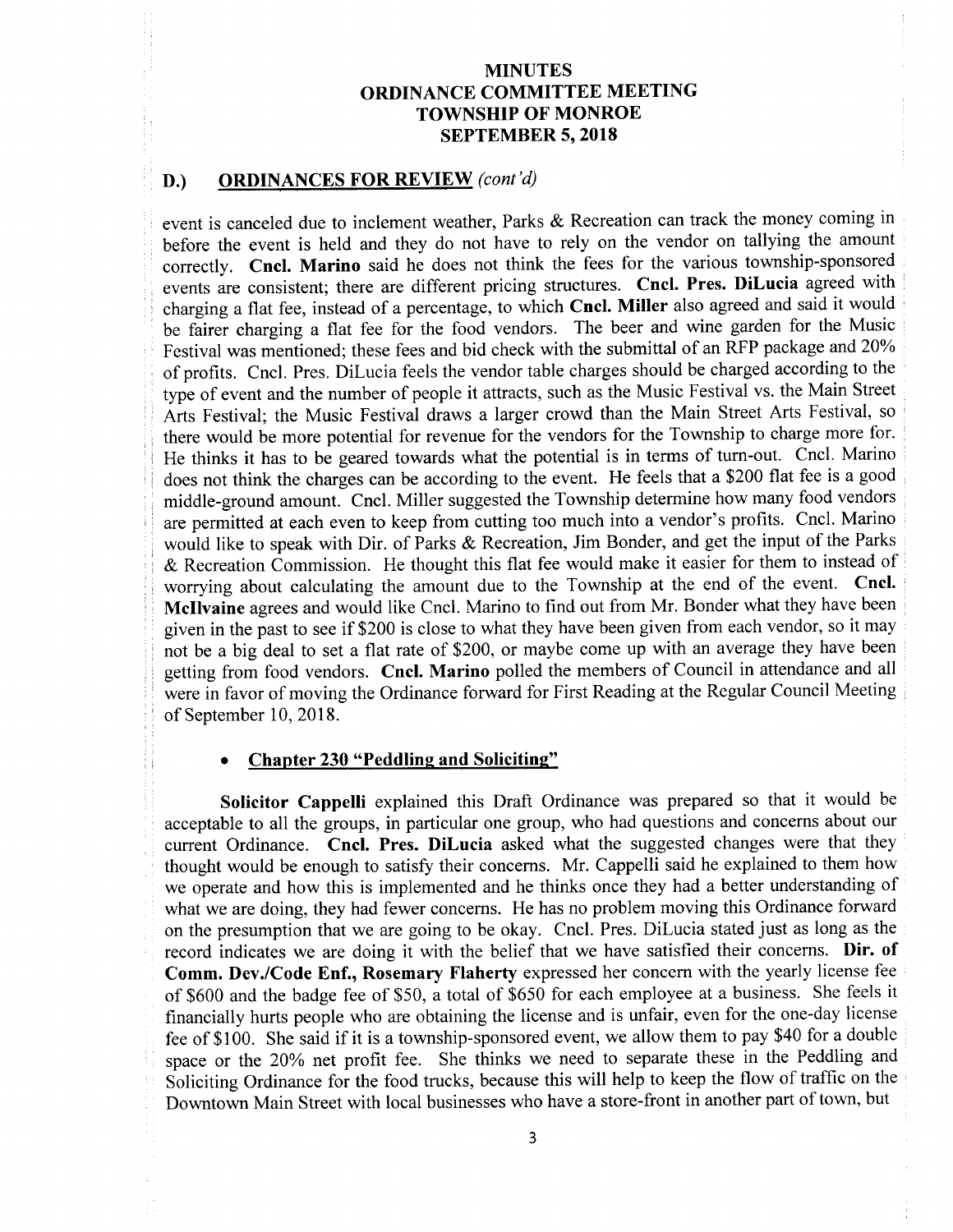#### D.) ORDINANCES FOR REVIEW (cont'd)

can be exposed on Main Street and not be hurt by the licensing fee of <sup>a</sup> one-day license. Cncl. Marino asked Mrs. Flaherty if she thinks this hurts the local businesses and she said she does, because for example, a local florist would have to pay \$600 for a license for the year, every year, to sell their flowers at another location in town for the day (Mother's Day, etc.), however if they pay for it once and then maybe <sup>a</sup> renewal fee each year, it would be more feasible. In addition, Mrs. Flaherty would like the badge fee to be \$25, instead of \$50 and a \$25 refund. Cncl. Miller mentioned that a business may come in from outside of the Township and decide to setup, and his concern is that the businesses in town who pay rent/taxes, so we do not want to be too favorable because it is not fair that we essentially syphon business away from the local businesses that are established. Cncl. Miller asked if we could look at fees charged by other towns and to hold-off on moving this Draft Ordinance to First Reading. Mrs. Chiselko explained this Ordinance is in combination with the Chapter 74 " Fees" Draft Ordinance that was approved to move forward with First Reading. Cncl. Pres. DiLucia said we need to make sure we do not make it too easy for businesses to come in that we bankrupt those who have businesses in the Township. He said our first concern should be to make sure the businesses that are paying property taxes are protected somewhat. Cncl. Marino asked Mrs. Flaherty what type of Cncl. Marino asked Mrs. Flaherty what type of businesses have come in to apply for peddling/soliciting licenses. She replied, Mr. Softee, local florists who want to get more exposure during Holidays near churches, etc., and in addition, companies such as Comcast, Verizon, solar companies, etc. who are soliciting at residents' doors. Mrs. Flaherty said peddlers and solicitors could be separated in the Ordinance. She doors. Mrs. Flaherty said peddlers and solicitors could be separated in the Ordinance. explained, a "solicitor" goes door-to-door and a "peddler" sells throughout the town. She said she can work with the Solicitor to edit the current peddling/soliciting application, which would include a property owner's consent to have a business selling on their property, insurance, etc. Police Chief McKeown suggested exempting businesses who are legally established in Monroe Township from the peddling/soliciting licensing fees. Mrs. Flaherty agreed to this suggestion. Mr. Cappelli clarified with Mrs. Flaherty that other than the fees, everything stays the same; she confirmed this was correct. Cncl. Marino clarified, the language about local businesses being exempt from peddling/soliciting licensing fees needed to be revised in the Ordinance. Mrs. Flaherty said she will draft an application for peddling/soliciting licenses and will provide it to the Solicitor. The Solicitor will provide a revised Draft Ordinance for Chapter 230 "Peddling and Soliciting" and Chapter 74 "Fees" for the Ordinance Committee Meeting of October 3, 2018.

Due to the changes to be made to the Chapter 74 "Fees" Draft Ordinance for peddling/soliciting fees, Cncl. Miller made a motion to rescind the First Reading that was previously approved to be scheduled at the Regular Council Meeting of September 10, 2018. The motion was seconded by Cncl. Garbowski and unanimously approved by all members of Council in attendance.

#### Chapter 123 "Drones"

Solicitor Cappelli said we have done our best to take a look at other Ordinances throughout the State. He said drones are becoming more of a problem and imposing on people's privacy. All FAA laws preempt whatever we do, we cannot create any Ordinances that are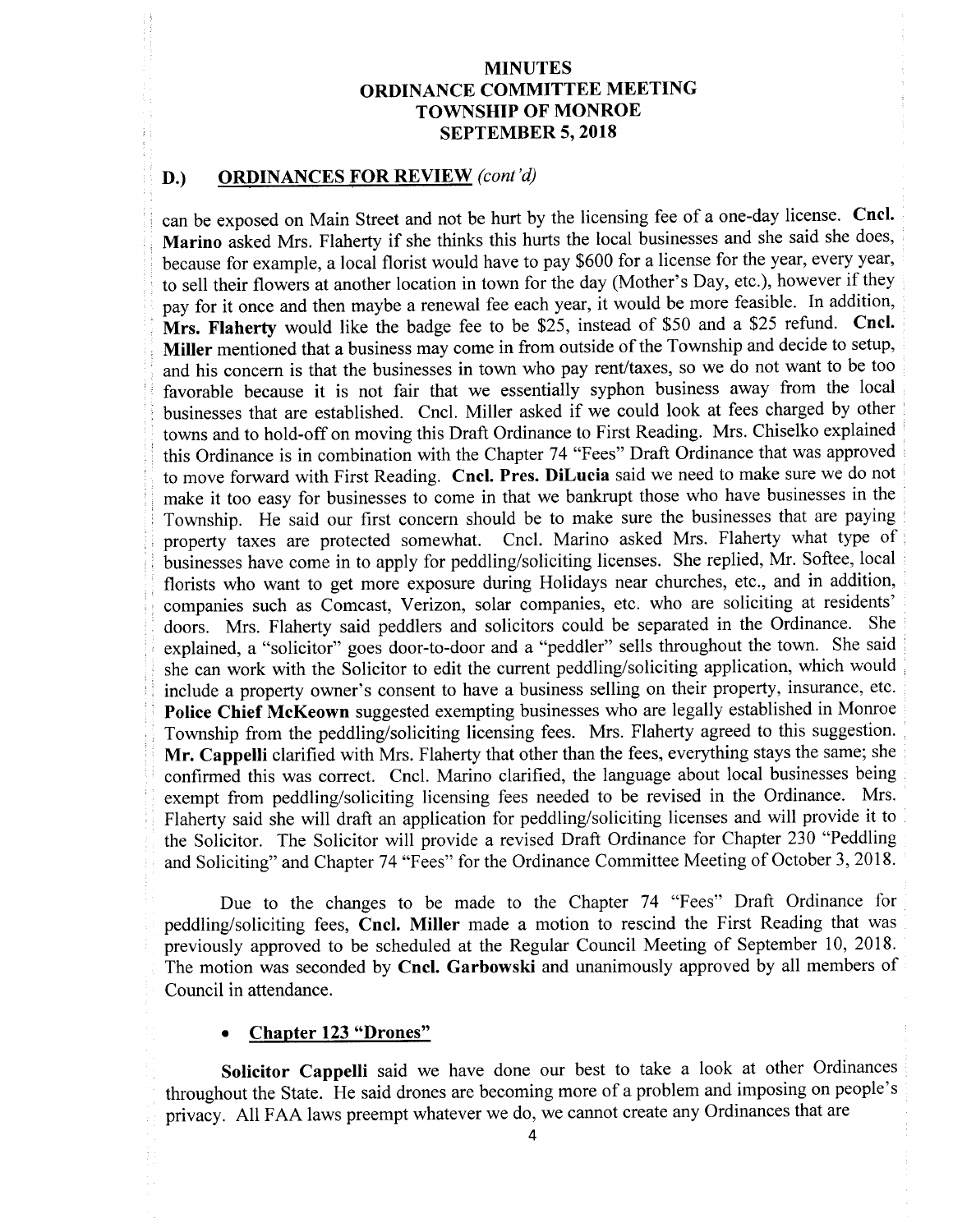# D.) ORDINANCES FOR REVIEW (cont'd)

contrary to any FAA law, but for public safety of our residents and privacy we can put restrictions on operations of the drones. Mr. Cappelli summarized the contents of this Draft Ordinance. It unlawful for people to aviate <sup>a</sup> drone to take off from or land on any public property; it is to be taken off/landed on their own private property. Anyone flying <sup>a</sup> drone must be able to present <sup>a</sup> certificate of aircraft registration issued by the FAA to make sure their drone is certified and for certain drones, <sup>a</sup> pilot certificate must be presented. Drones cannot be operated in a careless or reckless manner and cannot avigate where there has been a temporary or permanent flight restriction issued by the FAA. If the FAA has issued restrictions for air space, it has to be complied with. While operating <sup>a</sup> drone, it cannot interfere with law enforcement, firefighting or any government emergency operations. If the Township decides there is going to be a "no fly zone", which a drone cannot be avigated less than 400 feet above the ground, the Township has to post the "no fly zone" on the Township website, public announcement board located in the Municipal Complex and in the vicinity of the zone. Drones cannot be operated less than 400 feet over any airspace overlaying a public school in the Township that is providing instruction in kindergarten through sixth grade during school hours, unless permission is given by the school. Cncl. Marino asked why only through sixth grade. Mr. Cappelli explained the drones will be used in high school for instruction as part of the curriculum. He further explained drones cannot be used for picture images, unless permission is received from the school. Drones cannot be equipped with firearm or other weapons, cannot be used with fireworks or metal-blade propellers or gaseous boosts. Law enforcement agencies are exempt from most regulations and does not prohibit any federal, state, county or municipal agency from the use of drones for any authorized purpose applicable regulations. Cncl. Mcllvaine said there is person in town who uses <sup>a</sup> drone for our parades, etc. He clarified with Mr. Cappelli that this person cannot take off on public property, which would include streets. Mr. Cappelli said that if they are doing it for public purpose on behalf of the municipality, he thinks that is different. Cncl. Mcllvaine confirmed it would be an issue only if someone complains about it. He clarified the Township cannot do anything about someone flying a drone over someone's yard (home) and that we cannot stop them, to which the Solicitor said we cannot. Mr. Cappelli said if the drone is for <sup>a</sup> business purpose, it can go over <sup>a</sup> private property. Cncl. Miller mentioned the section in the Ordinance in reference to private property and Mr. Cappelli clarified if they are on your private property, they need your consent. Mr. Cappelli said this has never been enforced anywhere and Cncl. Marino added you do not know who these drones belong to when you see them. The Solicitor asked the Chief of Police, John McKeown if he has ever had any complaints. He said he is not aware of any documented complaints, but has had <sup>a</sup> lot of inquiries and " what if' questions. He said he is not current on the FAA and non-hobbyists rules, however he is aware of rules for hobbyists, such as the hobbyist has to have the drone in sight. The Monroe Township Police Department and Division of Code Enforcement are the local enforcing agencies charged with enforcing this chapter. Cncl. Miller made <sup>a</sup> motion to move the Ordinance forward for First Reading at the September 10, 2018 Council Meeting. The motion was seconded by Cncl. Garbowski and unanimously approved by members of Council in attendance.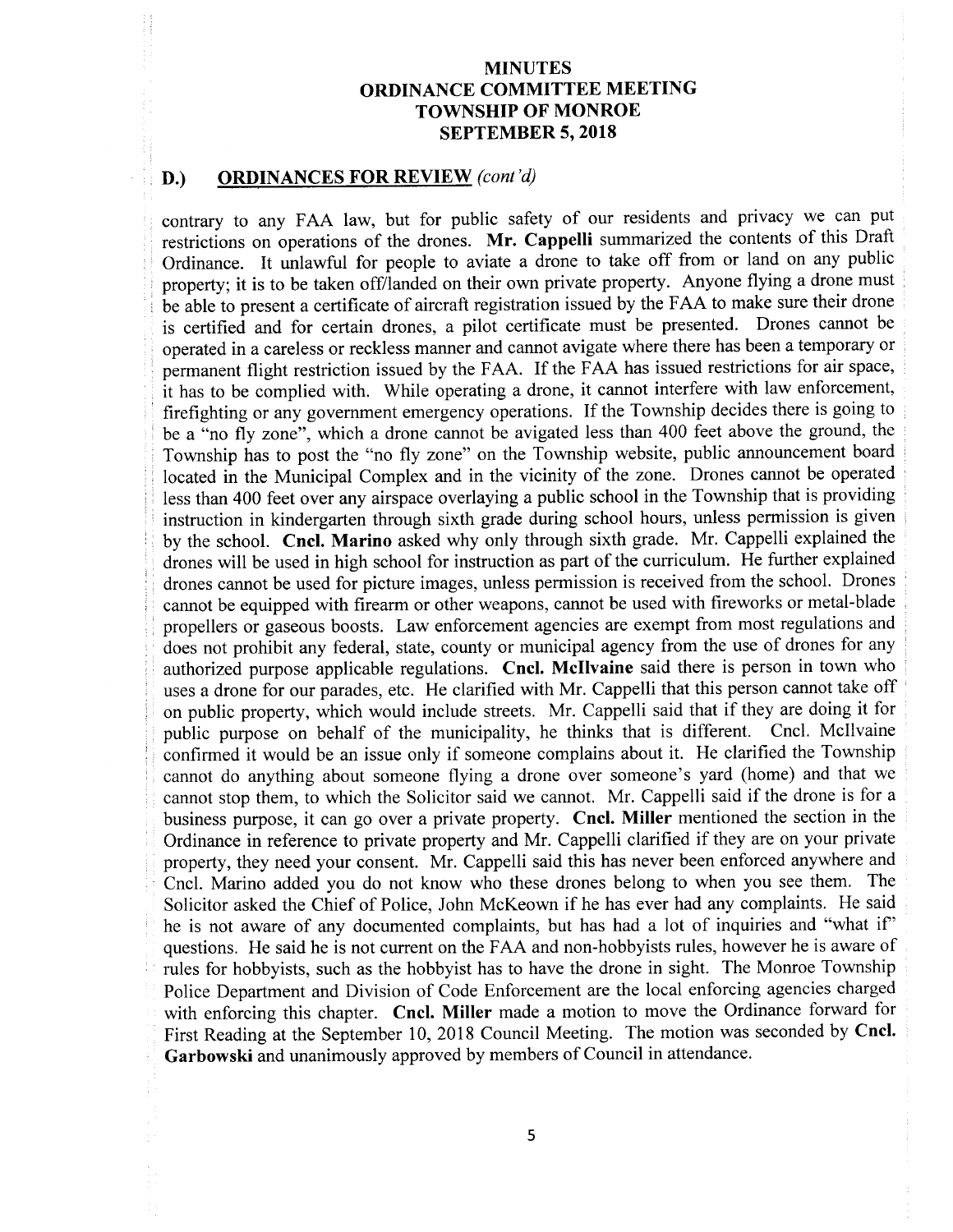#### D.) ORDINANCES FOR REVIEW (cont'd)

## Chapter 175 "Land Management" - Article XI "Guarantees, Inspections, Acceptance of Improvements" ( MLUL Amendments)

Solicitor Cappelli explained this Ordinance was drafted with the Engineer's office regarding the new State laws about performance bonds. He said this Ordinance seems like the best possible enforcement we can have in light of the law that was passed this year with minimum guarantees for certain parts of projects. This Ordinance gives the Township as much "teeth" as possible to try and make sure projects get done in the absence of a performance bond. Cncl. Miller made a motion to move the Ordinance forward for First Reading at the September 10, 2018 Council Meeting. The motion was seconded by Cncl. Dilks and unanimously approved by members of Council in attendance.

## Chapter  $104$  "Buildings" – Article V "Abandoned and Vacant Properties"; Article VI "Emergency Measures"

Solicitor Cappelli explained this is a County-wide program, which currently exists, about registering abandoned properties and giving the ability to go out and charge registration fees to the banks and creditors who own these properties, in addition to performing work and enforcing fines when properties are left in poor shape. He said there was litigation with this in some towns, because the towns did not include <sup>a</sup> lot of the language that we have included in this Ordinance, referencing State laws that give the authority for Municipalities to do what we are doing. This Ordinance is basically accepted by the Courts and parties on both sides. Mr. doing. This Ordinance is basically accepted by the Courts and parties on both sides. Cappelli said this Ordinance gives us the ability to go after creditors who are just sitting on these vacant properties and to get some improvements done on these properties until they are sold, in addition to revenue for the Township from the fees paid and properties get sold when you get the attention of the banks/ creditors; these are the long-term, immediate impacts so far. Cncl. Miller asked if <sup>a</sup> portion of this Ordinance was changed because of the language regarding the fee structure, to avoid someone challenging it, clarifying some of the fees were reduced, to which the Solicitor confirmed this is correct. Cncl. Marino said he thought we reduced the fees last year, which he believes the fees in this Ordinance are higher than the fees we changed last year. Cncl. Miller informed Mr. Cappelli that we changed the fees last year because we were threatened to be sued regarding our fee structure. Mr. Cappelli said this Ordinance also takes care of the proper procedure of notices that we need to give to enforce parts of this Ordinance. He said he is involved and is familiar with the litigation mentioned and this Ordinance is fine, adding the litigation is about to be settled. Cncl. Miller noted, if it is about to be settled, then we have raised the fee structure back to what is amicable terms, which is more revenue for the Township. Mr. Cappelli said he was not aware that the fee structure was previously changed. Cncl. Marino said he thought we made the change last year, Cncl. Pres. DiLucia said he thought we talked about it, but did not think we did anything with the changes. Dir. of Comm. Dev./Code Enf., Rosemary Flaherty said she thought we did, and that since the subject of abandoned properties program was being discussed, she wanted to talk to Council. She said there was an Abandoned Property Administrator, and as the Director of the department, she was overseeing it, however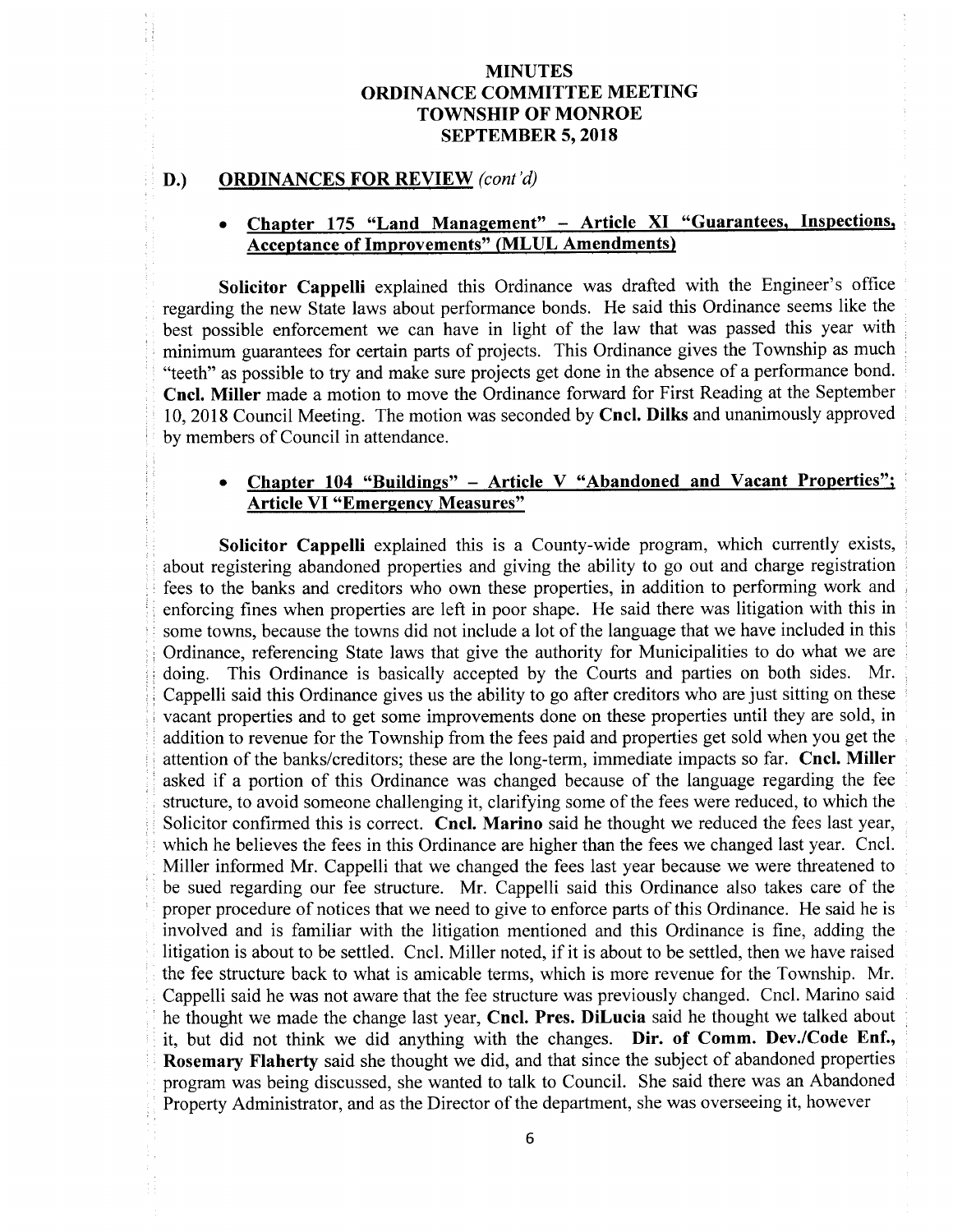#### D.) ORDINANCES FOR REVIEW (cont'd)

this is something that was handled under the UCC property maintenance code and Tara Park was the Abandoned Property Administrator. Mrs. Flaherty said, somewhere along the line, she ( Ms. Park) went out on disability, the program was a little screwed up, she (Mrs. Flaherty) got it back on track, and she ( Ms. Park) came back from disability. Mrs. Flaherty said the Mayor and Kevin Business Administrator) abolished the title, and somewhere along the line, she ( Mrs. Flaherty) assumed the entire responsibility. Mrs. Flaherty said she and Lou ( Solicitor Cappelli) met with the Mayor. She said this is a process that contains many steps just for one home. Mrs. Flaherty said it is very involved and it is very time consuming. She said she does not mind helping, but this has gotten to the point where it is... most towns have a department that runs abandoned properties. Solicitor Cappelli said <sup>a</sup> lot of towns are hiring outfits to do all of this. He said this is what lead to litigations is that third-parties were doing all of this and there were certain municipal ordinances that were not up to snuff and they had to be amended, which is what this Ordinance does. Mr. Cappelli said how they do it in Camden County, is they do it through their Improvement Authority, they contracted with a company, by an RFP, and made it available through all municipalities and share in revenue. He said in Gloucester County, some towns have hired companies to do this, because if we do not do it exactly right, we are not able to enforce it. Mr. Miller said he thinks we discussed that, but based on the costs, the suggestion was to have someone in the Township administer the program and receive additional monies. Mrs. Flaherty said the designs that are used today are a lot different and it is a lot more involved than people realize. She said it is very sensitive as far as the notices and requirements. She said she has not minded helping, she is not one of those type of people who has to be compensated for every tiny thing she does, but she is here several nights a week until  $10:30/11:00$  at night, trying to get her job done because emergency phone calls are coming through all day long, they want every bit of backup documentation she has and it is very time consuming. Mrs. Flaherty said she believes Council has been misled that this is a manageable program; this program will never be manageable until all the foreclosures are off the books. Cncl. Marino stated he believes we are talking about two different things. First, we need to figure out, did we change the fee structure last year and is it going to matchup with what Mr. Cappelli is recommending, because legally we can charge the fees that Champion recommended to us. Next, when it comes to administering this, it was recommended to Council that this position be abolished. He said things have this, it was recommended to Council that this position be abolished. changed and let's evaluate it, but thinks first, we have to look at what we are working on now, the fees: did we change them, or did we not; these are two separate matters. Mrs. Flaherty said they are not and the way the law reads is 20% of this program is to be put into <sup>a</sup> budget for enforcement actions, so when we are collecting \$1.6 million in revenue, and we are not actually creating <sup>a</sup> budget to show what we are using it for, if we ever were sued, that is going to be <sup>a</sup> problem, because we are technically...this is why we said to keep the fees low for the \$500, because we could not justify what we are doing with the \$500 in monitoring it and the government cannot make <sup>a</sup> profit. Cncl. Marino asked, if these foreclosures wind down at some point, and if we have an employee doing it through the Township who is administering the program and how do we justify that 20%, what happens when that goes away? Mrs. Flaherty said, this is why a stipend is the best way to go about it, even though it was recommended to do away with the stipend, if the program eventually goes away, the money goes away, the stipend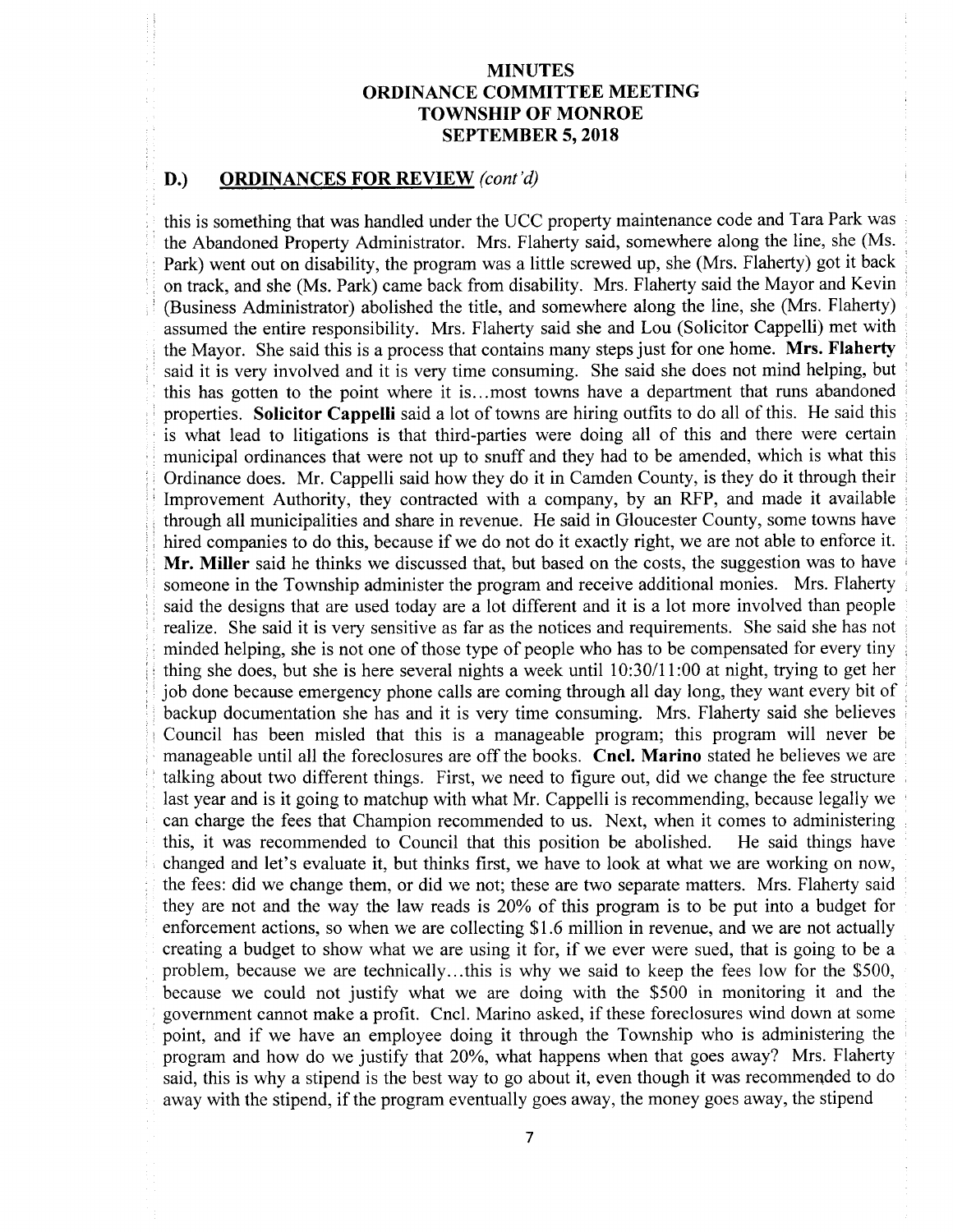#### D.) ORDINANCES FOR REVIEW (cont'd)

goes away. She said, at that point, it makes sense for it to go away, but if we have <sup>200</sup> vacant properties and over 400 possible foreclosures that we are monitoring it does not make any sense. Cncl. Marino clarified that when he said there are two separate issues, he did not mean we do not have to possibly address something. He said, he meant right now we have to figure out our Ordinances, what we have changed in the past, because he thought it had been discussed. Cncl. Pres. DiLucia said it was discussed because we were concerned about the Township charging too much and not being able to defend it, as Mrs. Flaherty had just said. He said he does not remember if it was ever followed up on, because the prior Solicitor, Charles Fiore, had recommended we revisit it and then he left as the Solicitor and does not think we changed it afterward. Mrs. Flaherty said there should be a budgetary line item, because one year it was put into the Construction budget and we received the deficit of the \$200,000 that was put into the line item, however, we never received the \$1 million revenue that was generated through the program, which put us in the red that year. She said she worked with the Director of Finance, Karyn Paccione, and got this resolved. Mrs. Flaherty said it is very important once we get the fees in the Ordinance straightened out, we really need to come back to the table and revisit the program and figure out the budget. Cncl. Marino addressed Mr. Cappelli about other towns outsourcing this. Mr. Cappelli said not all towns outsource, but many do. Cncl. Pres. DiLucia said in all fairness, we are a few months away from having a new Mayor and he respectfully asked that we wait until that Mayor is in office to make that decision. He said his concern with giving out and taking away stipends, it is something nobody likes to do. Cncl. Marino explained stipends were addressed with the Ordinance Committee earlier in the year and that there were other stipends that were taken away. Cncl. Pres. DiLucia said his feelings when it comes to labor relations is if someone is doing <sup>a</sup> job and it adds more skill and responsibility to it, there should be an increase in the range of the job, not <sup>a</sup> stipend. He said <sup>a</sup> stipend is bad business to do, if someone deserves more money because of what they are doing, not that they are working harder, that they are more involved in terms of skill and responsibility involved in the job. He said this is the Mayor's opportunity to make that evaluation and if we put it an employee's rate, it is their rate and we are not going to take it from them because something changes. Cncl. Marino said there could be <sup>a</sup> change as far as the abandoned properties, if the amount drops significantly. Cncl. Pres. DiLucia we are not going to be talking about creating a new job, instead about adding another responsibility to an existing job. Mrs. Flaherty said, in essence, there could be more than one person involved in the process, because currently there is more than two people involved in the process. Cncl. Pres. DiLucia believes someone has to look at everything before they make <sup>a</sup> decision.

#### E.) MATTERS FOR DISCUSSION

#### Chapter 104 "Buildings" - Article III Disposal of Construction Debris - $\bullet$ Dumpsters

Solicitor Cappelli explained a revision was made in reference to when a dumpster permit is required, such as from a household cleanout or construction activity. For a single-family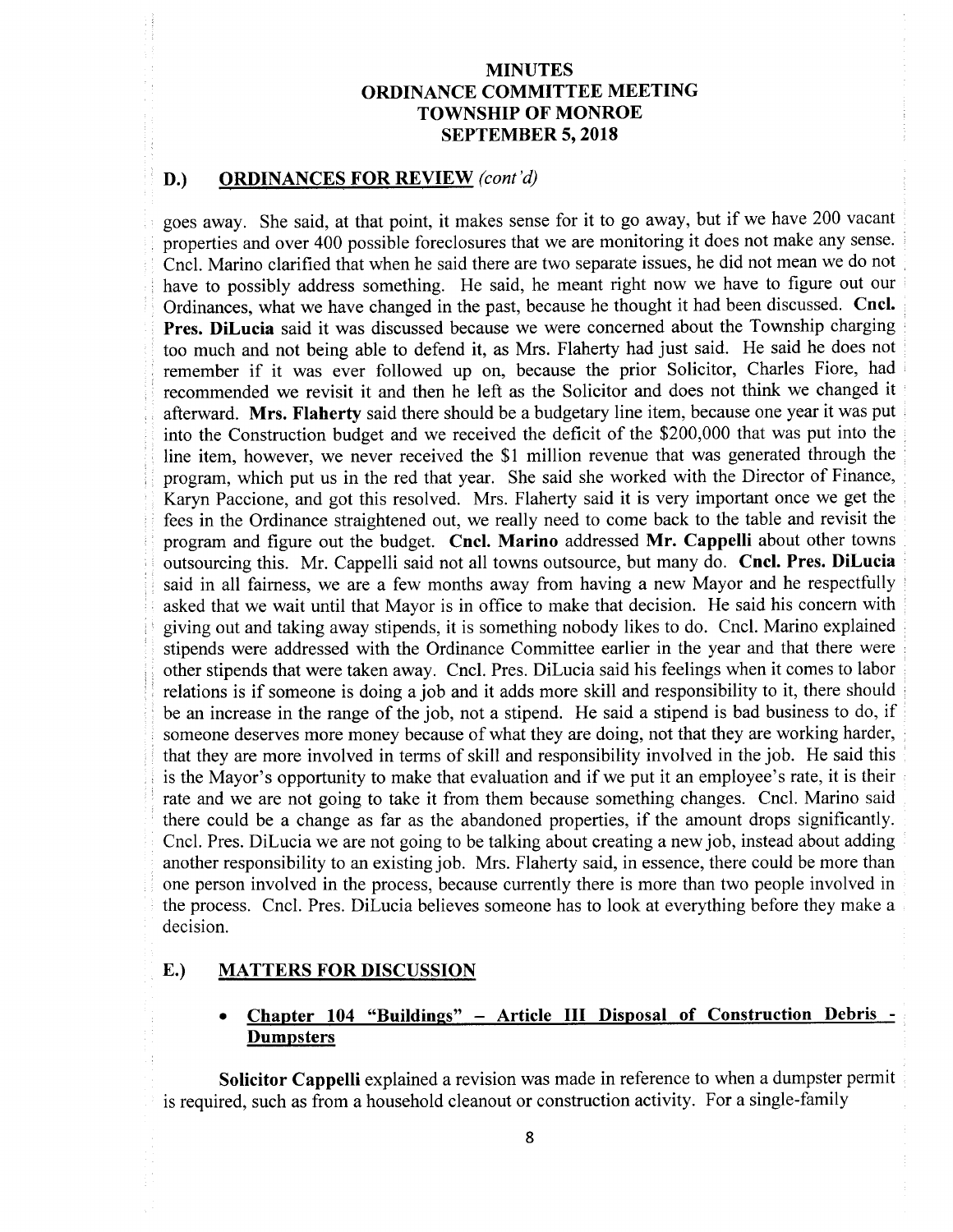#### E.) MATTERS FOR DISCUSSION (cont'd)

residential zone, no dumpster shall be located within <sup>10</sup> feet of an abutting dwelling, unless the occupant of the abutting dwelling has agreed and signed the authorization form, and cannot be placed so that it blocks any public sidewalk or street. For <sup>a</sup> multifamily, commercial and industrial zone, no dumpster shall be located within <sup>10</sup> feet of an abutting property, unless the occupant of the abutting dwelling has agreed and signed the authorization form, and cannot be placed so that it blocks any public street or alley unless a permit is obtained from the Zoning Officer. The permit fee has been changed from \$75 to \$25. The fine was changed from \$250 to \$100 for each violation. Cncl. Marino pointed out that in certain areas, it references "Director of Code Enforcement" and others reference "Zoning Officer". Dir. of Comm. Dev./Code Enf., Rosemary Flaherty said it should reference "Zoning Officer". She also said the fees should be kept consistent so that it is easier for the office staff to follow. Cncl. Mcllvaine asked what the justification of the fee is. Mrs. Flaherty said the justification of the fee is to make sure we have a review, know they have a dumpster in place before the construction starts and it gets to the landfill prior to a C.O. being issued; a slip from the landfill is supposed to be brought to the Construction Official's office. Cncl. McIlvaine clarified he does not have a problem with charging <sup>a</sup> resident or contractor if there is <sup>a</sup> cost to the Township. He confirmed an inspector does not go out to the site of the dumpster to inspect or verify it is there. Mrs. Flaherty explained the cost is to review and track the application. Cncl. Mcllvaine said he is against the fee for a dumpster, especially for a resident who is only cleaning out their garage or attic and decides to get <sup>a</sup> dumpster. He does not think we should be penalizing the residents for this fee. Mrs. Flaherty explained the problem is when a resident starts a construction project and years later, the debris is still sitting in the yard and the neighbor makes a complaint and the debris is removed, after which we find it all sitting in the woods somewhere in town. This application, fee and violation would help eliminate this problem, so that they can keep track of the dumpster and the disposal of the debris. Cncl. Garbowski suggested exempting the permit fee for residents and charging contractors the fee. Cncl. Marino said he thinks the issue with that is monitoring of the dumpster. Cncl. Pres. DiLucia believes <sup>a</sup> resident who is cleaning out their garage may choose instead of paying for <sup>a</sup> dumpster and <sup>a</sup> permit, to put everything out by the curb for the Township to pick up. He thinks we are setting up <sup>a</sup> situation where it is costing us money in terms of forcing someone to pay us \$25. Cncl. Miller questioned whether we can choose to charge contractors and not residents. Dir. of Public Works, Mike Calvello explained to Cncl. Pres. DiLucia that the Township has an Ordinance about not picking up household cleanouts/ excessive amounts of household contents. Cncl. Garbowski mentioned the location of a dumpster, he does not think we should allow anyone to place a dumpster any closer than 10 feet to a building, because he thinks it is against the fire code and also knows of someone who almost burnt their house down this way. Cncl. Marino clarified and confirmed with Cncl. Garbowski this change would also be regardless of permission from the Township to place it closer to a building. Cncl. Marino agreed. Solicitor Cappelli suggested language that could be used to amend this Draft Ordinance in reference to location of a dumpster. Cncl. Marino suggested charging <sup>a</sup> fee for <sup>a</sup> dumpster permit only if it is tied to <sup>a</sup> construction permit, so if <sup>a</sup> resident is cleaning out their garage/attic and needs a dumpster, and a construction permit is not necessary, there is no fee. The dumpster permit fee will also be changed to a flat fee of \$20